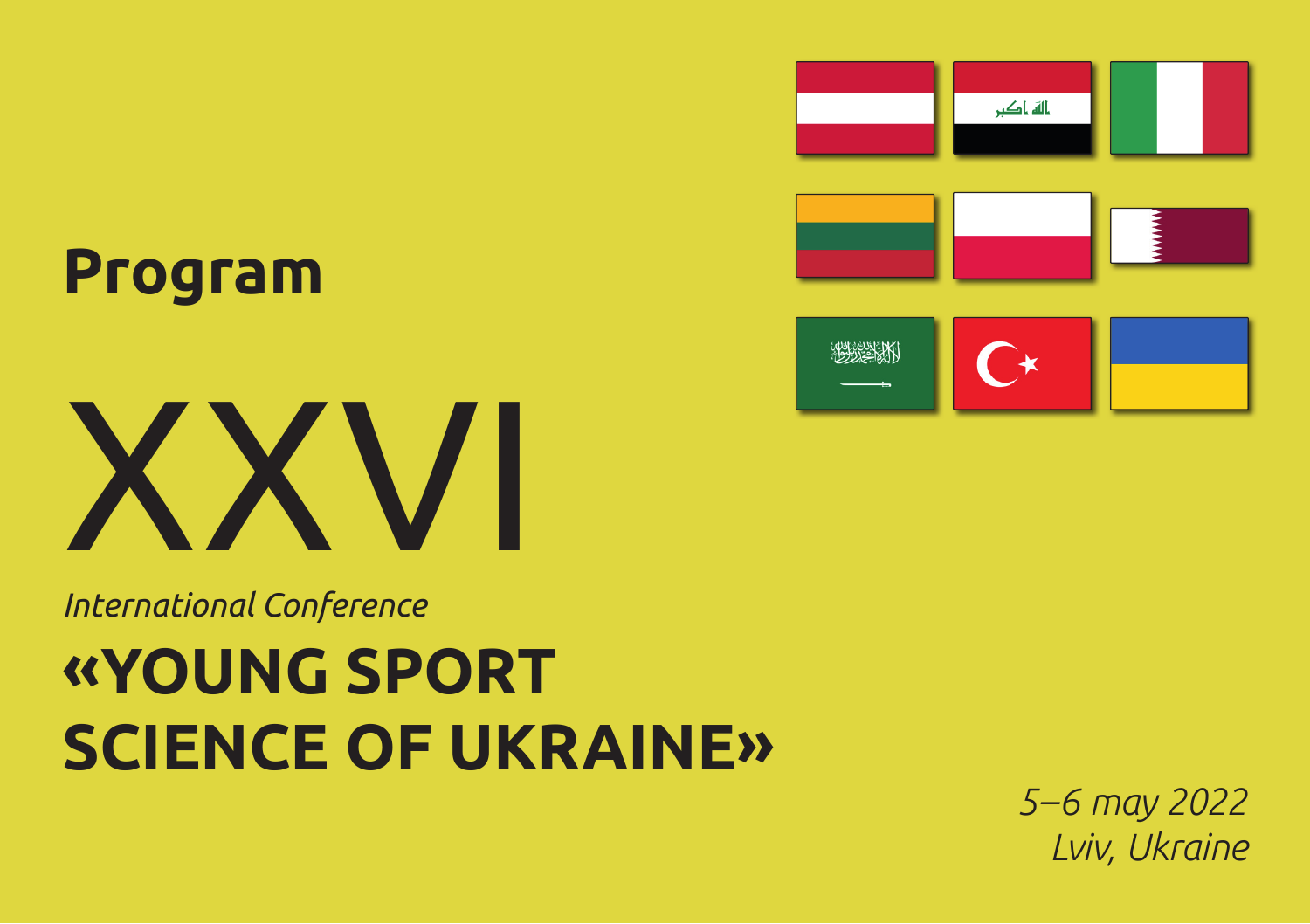## **CONFERENCE SCHEDULE**

#### *5 May 2022*

- **10:00 10:20** Conference opening
- **10:30 11:30** Guest speakers' speeches 1
- **11:40 12:40** Session 1
- **11:40 12:40** Session 2
- **13:40 14:40** Guest speakers' speeches 2

*6 May 2022*

**10:00 – 11:00** Session 3

**10:00 – 11:20** Session 4

**11:30 – 12:50** Guest speakers'

speeches 3

**13:30 – 14:30** Session 5

**14:40 – 15:00** Conference closing

Working languages of the conference - *Ukrainian*, *English*, *Polish*.

This year the conference will be held online.

**Time of the event: Kyiv (UTC+2).**

Speech duration: for guest speakers – up to **20 min** at the session – up to **7 min**.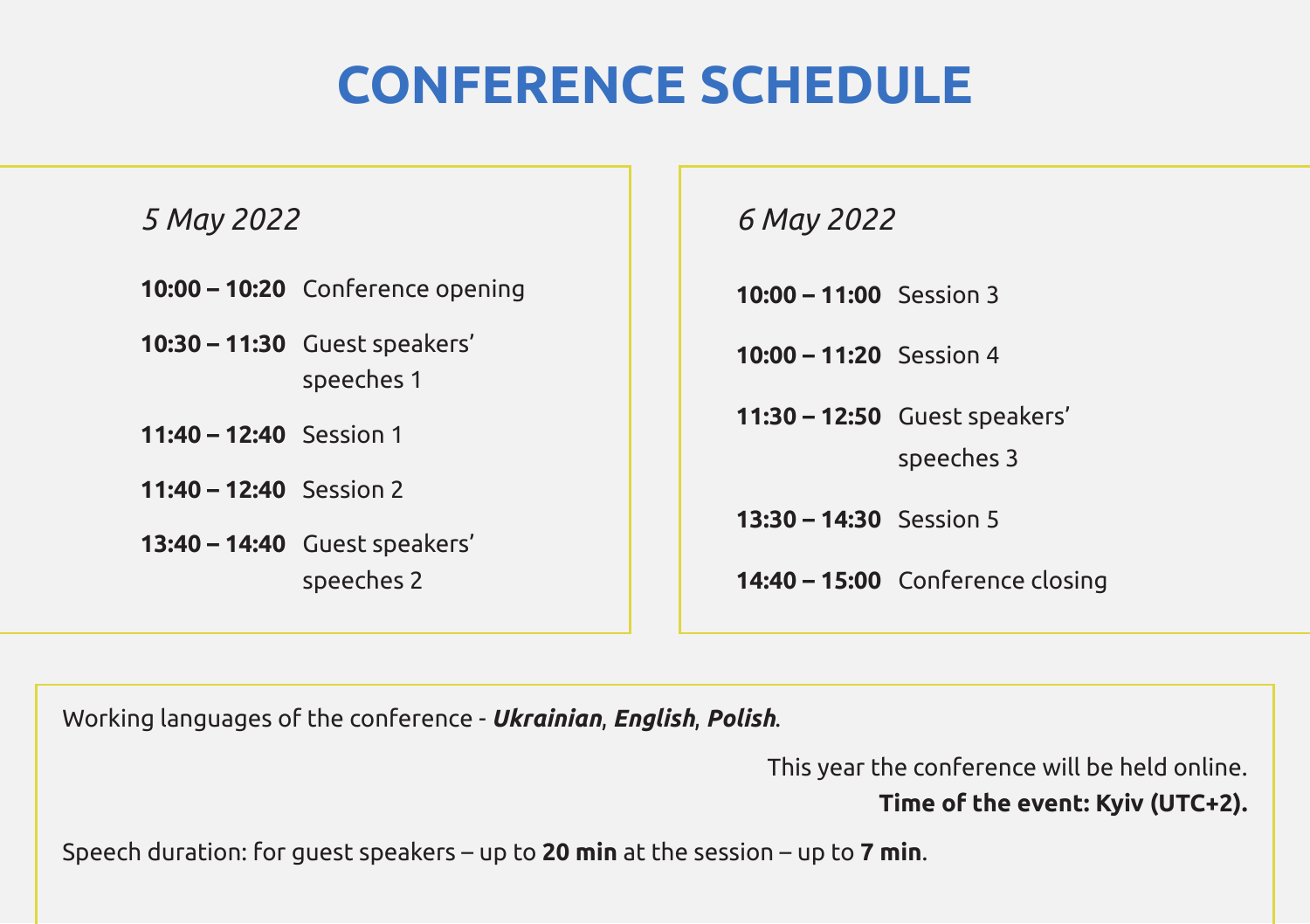### *5 May 2022*

| 10:00<br>10:20 | - conference opening                                                                                                                                                                                                |
|----------------|---------------------------------------------------------------------------------------------------------------------------------------------------------------------------------------------------------------------|
| 10:30          | - guest speakers' speeches 1<br>Chairs: Andriy Vovkanych, Liliya Svyshch                                                                                                                                            |
|                | 1. THE ROLE OF 4TH GENERATION UNIVERSITIES IN THE<br><b>IMPLEMENTATION OF INTERNATIONAL PROJECTS IN</b><br>THE FIELD OF PHYSICAL CULTURE AND SPORTS<br>Oleksandr Skaliy – University of Economy (Bydgoszcz, Poland) |
|                | 2. RECOVERY STRATEGIES AND PERFORMANCE IN SPORT<br>Antonio Robustelli – Omniathlete - Performance Science (Bologna, Italy)                                                                                          |
| 11:30          | 3. LEARNING LIFE THROUGH PHYSICAL EDUCATION<br>Kaukab Azeem – King Fahd University of Petroleum<br>and Minerals (Dahran, Saudi Arabia)                                                                              |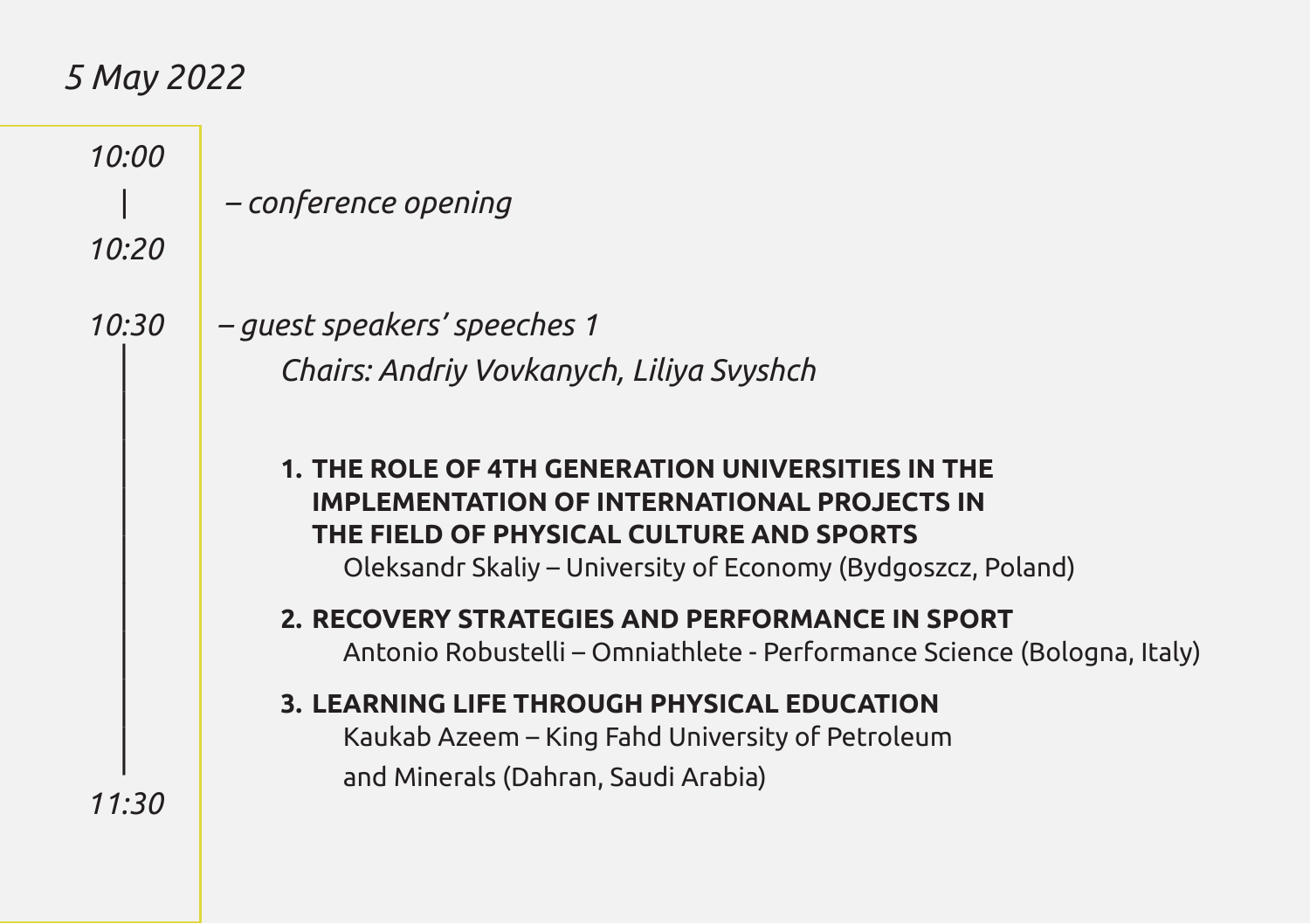|

|

|

|

|

|

|

|

|

|

|

|

|

|

*Session 1*

## *Theory and Methodology of Training of Athletes; Olympic, Paralympic and Professional Sports*

*Chairs: Yuriy Briskin, Serhiy Smyrnovsky*

- **1. ANALYSIS OF DOCTORAL DISSERTATION MADE ON EDUCATION AND SPORTS FOR SYRIANS UNDER TEMPORARY PROTECTION IN TURKEY** Aykut Şahin (Turkey)
- **2. MENTAL TRAINING IN THE POLISH SYSTEM OF OLYMPIC TRAINING** Marek Graczyk (Poland)
- **3. LEVEL OF PHYSICAL AND TECHNICAL READINESS OF BASKETBALL PLAYERS AT THE STAGE OF PRELIMINARY BASIC TRAINING**

Halyna Hrebinka (Ukraine)

#### **4. THE SPORT OF THE DIGITAL WORLD: E-SPORTS**

Aykut Şahin (Turkey)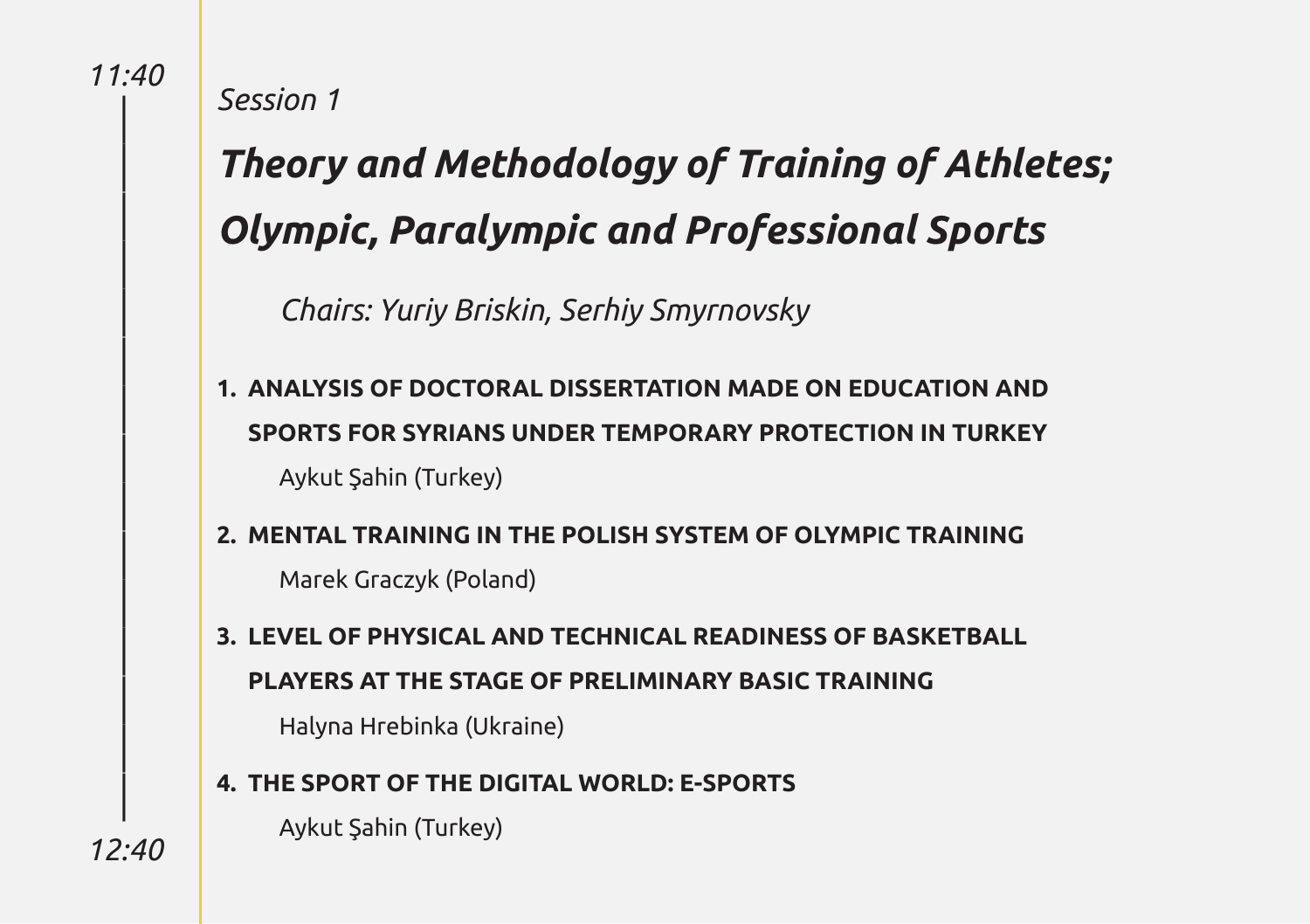|

|

|

|

|

|

|

|

|

|

|

|

|

|

*Session 1*

## *Theory and Methodology of Training of Athletes; Olympic, Paralympic and Professional Sports*

*Chairs: Yuriy Briskin, Serhiy Smyrnovsky*

#### **5. CONCENTRATION AND COORDINATION IN THE LIGHT OF PRACTICE**

Dorota B. Jabłońska-Mazurek (Poland)

#### **6. MOLECULAR-GENETIC DETERMINANTS OF SPEED**

#### **QUALITIES OF FOOTBALL PLAYERS**

Andriy Dulibsky (Ukraine)

#### **7. WATER RESCUE FROM THE PERSPECTIVE OF SPORTS DISCIPLINES**

Damian Kowalski (Poland)

### **8. COMPLEMENTARY METHODICAL MEANS OF IMPROVING THE TRAINING OF LONG RANGE SHOOTERS**

Andriy Demichkowsky (Ukraine)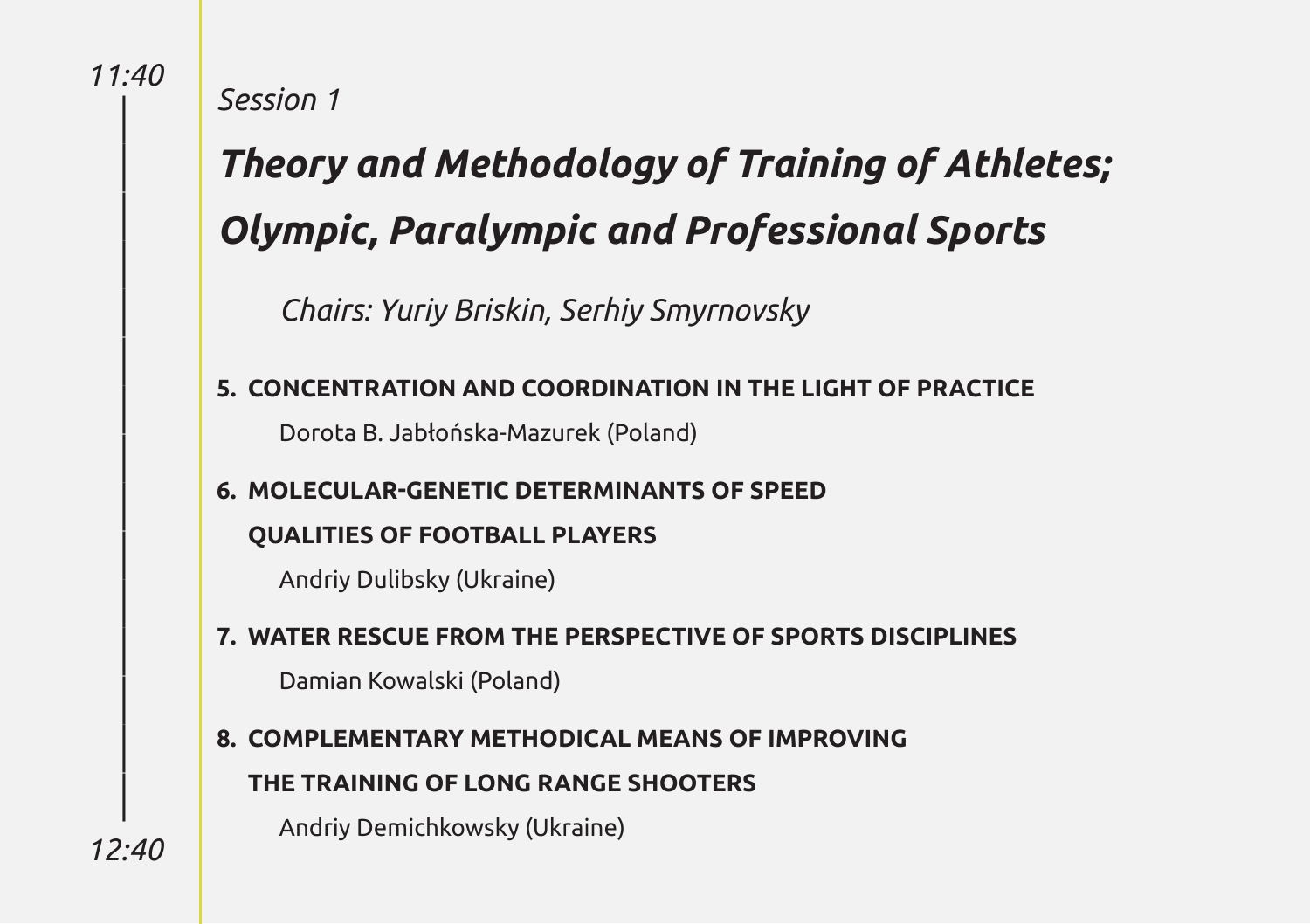|

|

|

|

|

|

|

|

|

|

|

|

|

|

|

### *Session 2 Problems of Human Health, Fitness, Recreation, Tourism; Training and Management in the Field of Physical Education and Sports*

*Chairs: Orysya Izhevska, Volodymyr Khudoba* 

**1. INNOVATIVE DEVELOPMENT OF GASTRONOMIC TOURISM IN THE CONTEXT OF AUTHENTIC CUISINE**

Oleh Boratynsky (Ukraine)

- **2. FEATURES OF THE NUTRITION OF TENNIS PLAYERS IN THE TRAINING CAMPPERIOD** Iryna Hruzevych (Ukraine)
- **3. PRINCIPLES OF CORPORATE SOCIAL RESPONSIBILITY AND SUSTAINABLE BUSINESS DEVELOPMENT** Khrystyna Leshko (Ukraine)
- **4. DIVERSIFICATION AS A PRIORITY DIRECTION OF DEVELOPMENT OF THE REGIONAL RESORT COMPLEX**  Solomia Moroz (Ukraine)
- **5. CLUSTERING AS AN INNOVATIVE TOOL FOR THE DEVELOPMENT OF GASTRONOMIC TOURISM IN THE REGION** Oksana Nykyha (Ukraine)
- **6. LOCAL CUISINE AS AN INNOVATIVE TREND OF RESTAURANT TOURISM DEVELOPMENT IN THE REGION** Olha Radzimovska (Ukraine)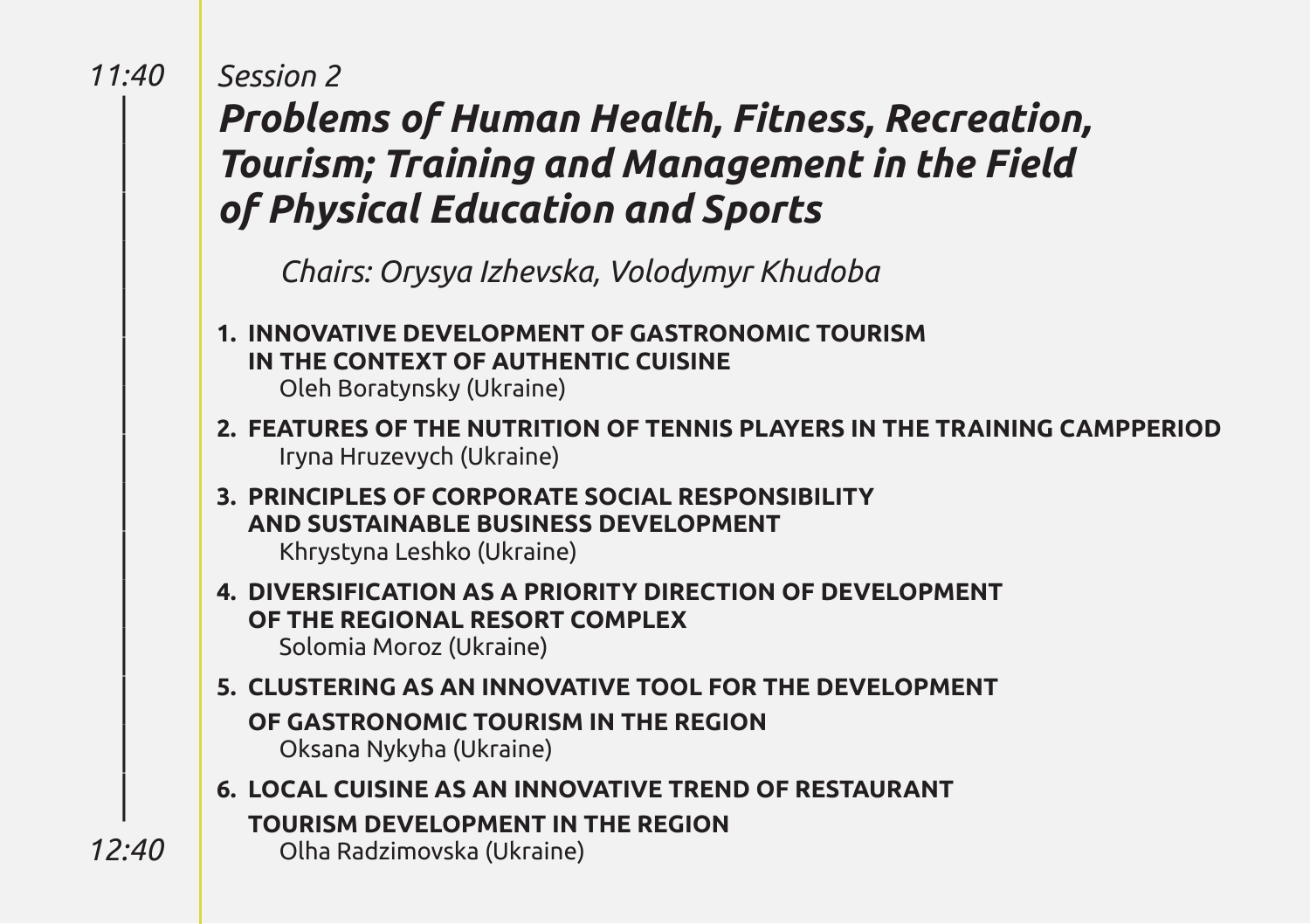|

|

|

|

|

|

|

|

|

*– guest speakers' speeches 2*

*Chairs: Andriy Vovkanych, Liliya Svyshch* 

#### **1. FACTORS OF PERIODIZATION OF THE MODERN OLYMPIC MOVEMENT**

Neonila Neroda – Lviv State University of Physical Culture named after Ivan Bobersky (Lviv, Ukraine)

#### **2. TRAINING OF PHYSICAL EDUCATION AND SPORTS TEACHERS ON THE EXAMPLE OF POLAND**

Dariush Skalsky – Gdansk University of Physical Education and Sport (Gdansk, Poland)

#### **3. TOURISM AND LANGUAGE**

Oksana Havryliv – University of Vienna (Vienna, Austria)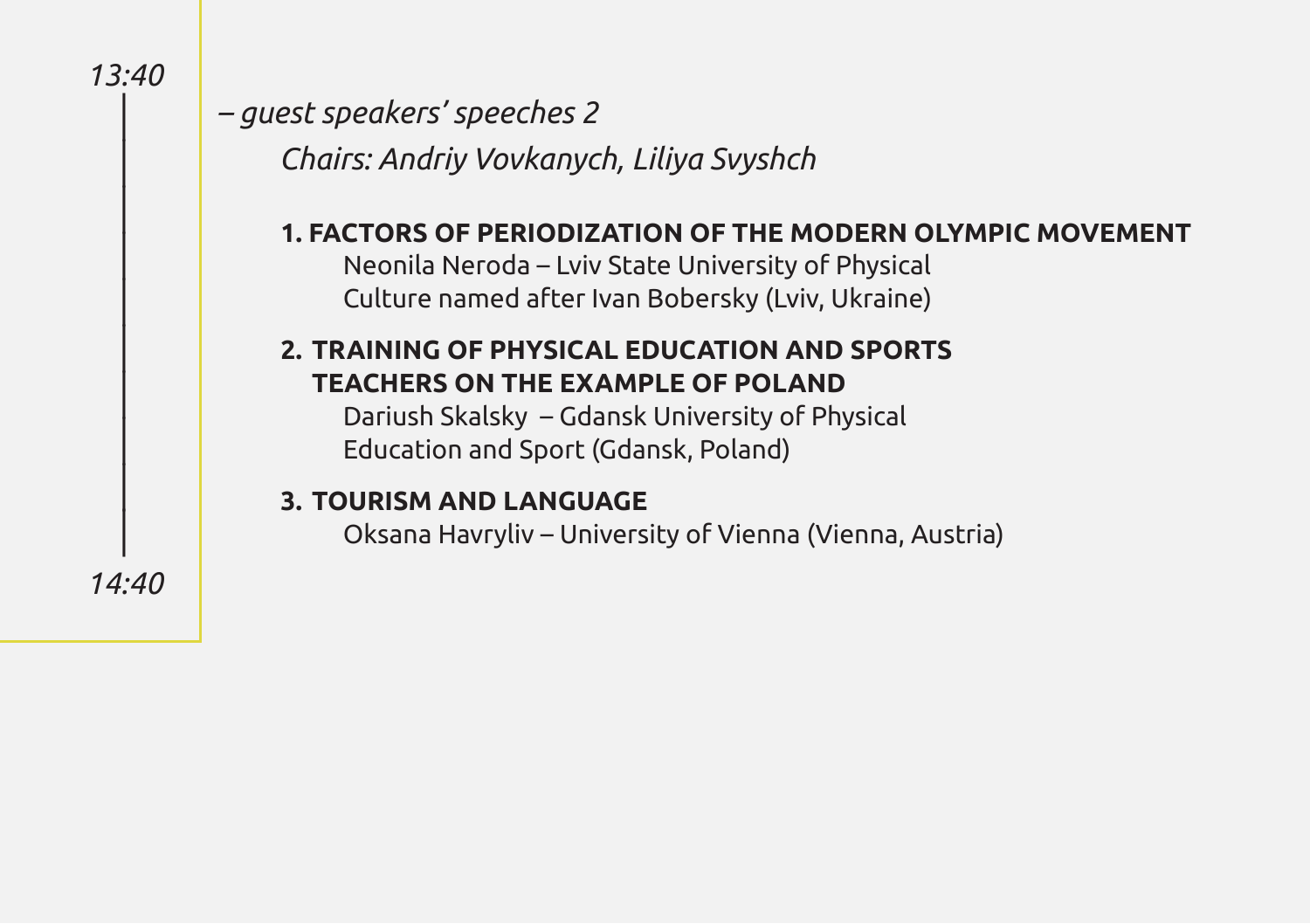### *6.05.2022*

|

|

|

|

|

|

|

|

|

|

|

|

|

#### *Session 3*

### *Theory and Methodology of Training of Athletes; Olympic, Paralympic and Professional Sports*

*Chairs: Mariya Roztorhuy, Serhiy Smyrnovsky*

**1. IMPROVEMENT OF COORDINATION ABILITIES OF VOLLEYBALL PLAYERS AT THE STAGE OF SPECIALIZED BASIC TRAINING** Vitaliy Kovtsun (Ukraine)

**2. EVALUATION OF PRIZES GIVEN IN SPORTS ORGANIZATIONS FROM PAST TO PRESENT**

Aykut Şahin (Turkey)

**3. KRAUL'S METHOD OF «TOTAL IMMERSION» AS A DETERMINANT OF FASTER AND MORE ECONOMIC SWIMMING**

Paulina Kreft (Poland)

**4. STATE AND PROSPECTS OF TACTICAL TRAINING AT THE STAGE OF PRELIMINARY BASIC TRAINING IN MODERN FOOTBALL**

Roman Nakonechny (Ukraine)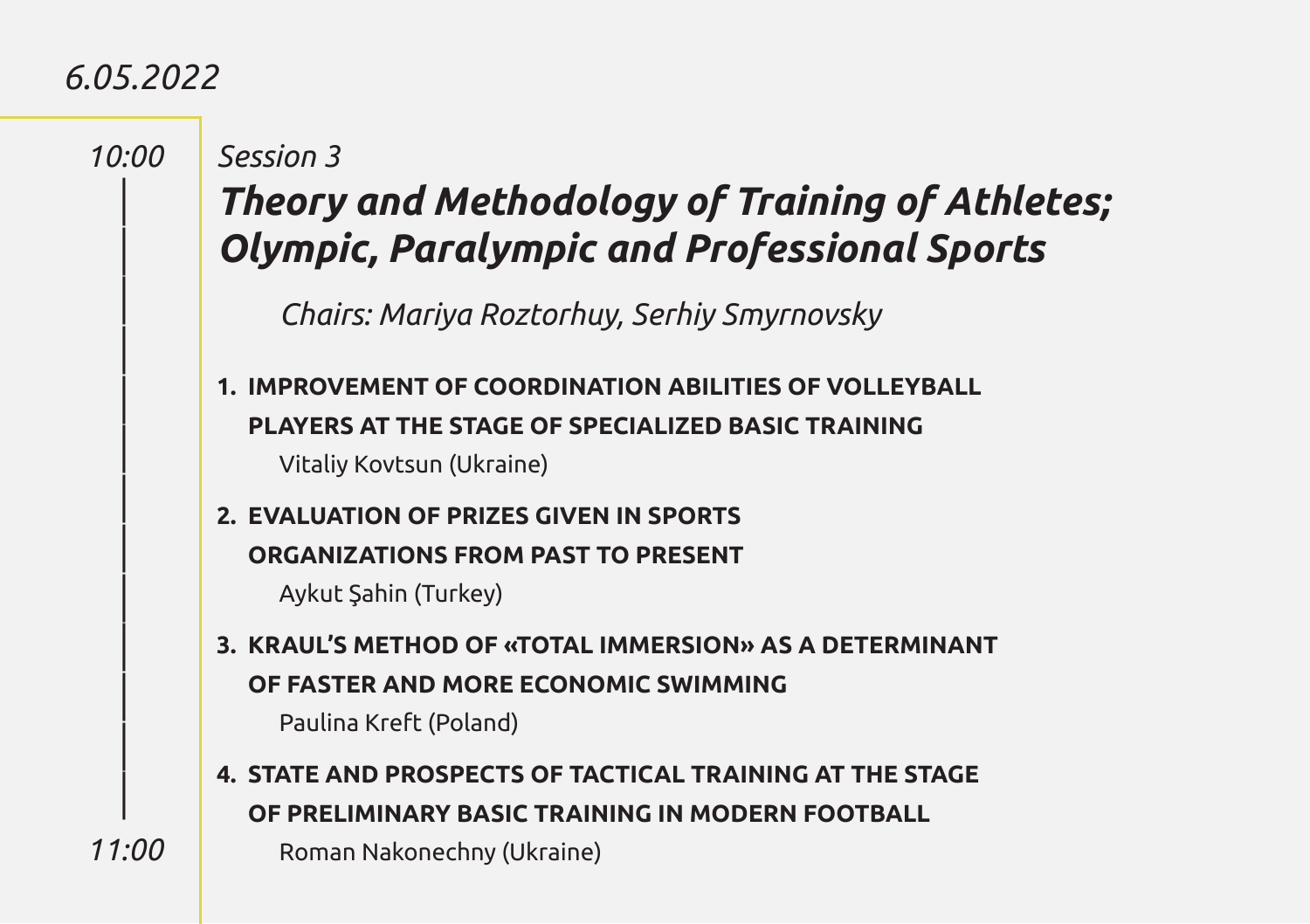|

|

|

|

|

|

|

|

|

|

|

|

|

|

|

#### *Session 3*

### *Theory and Methodology of Training of Athletes; Olympic, Paralympic and Professional Sports*

*Chairs: Mariya Roztorhuy, Serhiy Smyrnovsky*

- **5. EXAMINING OF CORRELATION&ANALYZE THE RELATIONSHIP BETWEEN FUNCTIONAL MOVEMENT SCREENING TEST (FMS) AND WITH UPPER LIMB FUNCTION IN ELITE BASKETBALL PLAYERS AL-RAFIDAIN SPORTS CLUB**  Hamid Abdulsada Kadhim Al-Akrh (Iraq)
- **6. ANALYSIS OF EVALUATION METHODS OF COMPETITIVE ACTIVITY IN BEACH SPORTS**

Oksana Petrenko (Ukraine)

- **7. COMPARATIVE CHARACTERISTICS OF THE RESULTS OF THE UKRAINIAN CHAMPIONSHIP AND THE WORLD ARCHING CHAMPIONSHIP (2017-2021)** Maksym Popovych (Ukraine)
- **8. PSYCHOPHYSIOLOGICAL CHARACTERISTICS IN THE SYSTEM OF TRAINING OF WATER POLO ATHLETES**

Sofia Smyrnovska (Ukraine)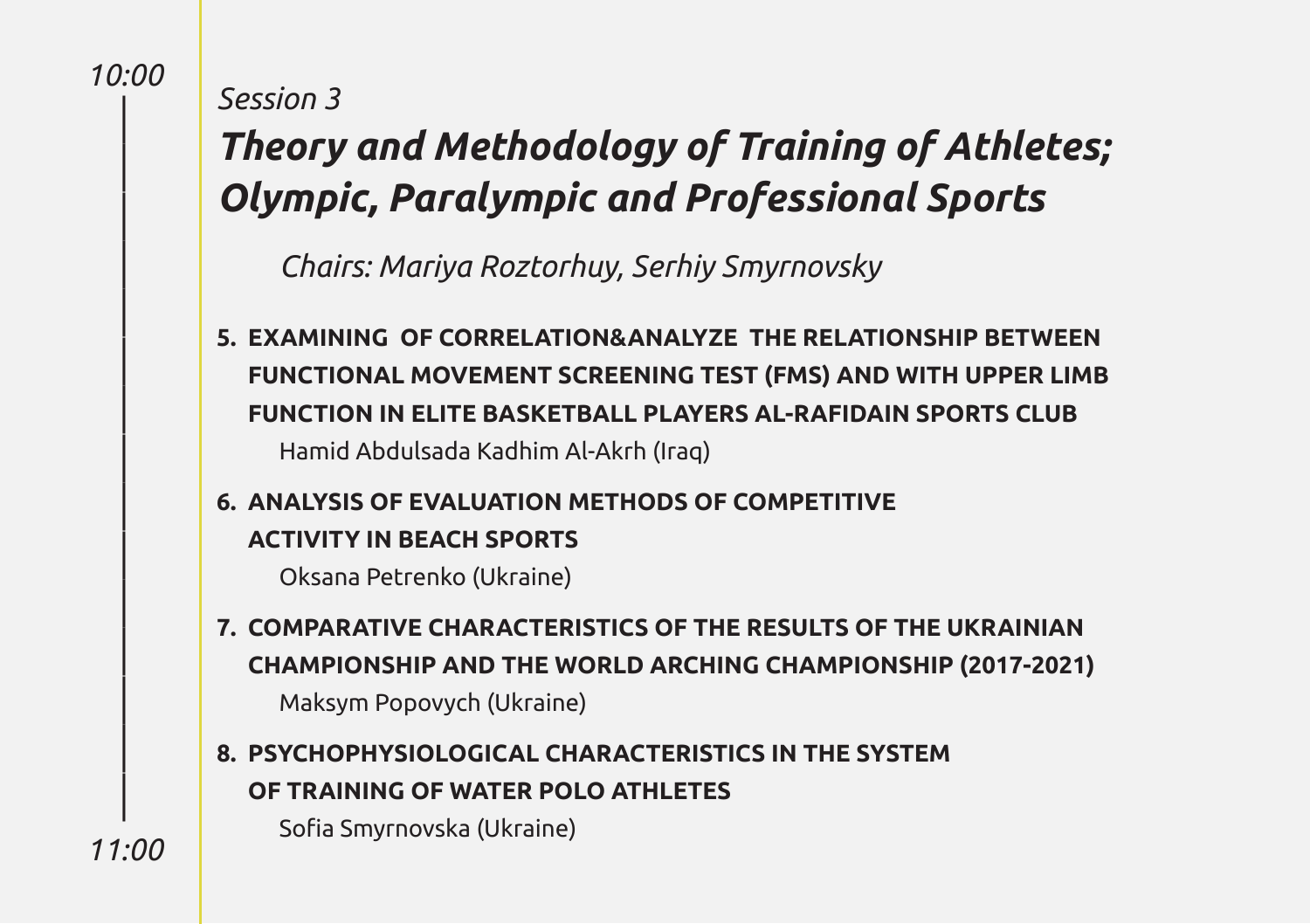|

|

|

|

|

|

|

|

|

|

|

|

|

|

|

*Session 4*

## *Physical Education of Different Segments of the Population*

*Chairs: Andriy Mandyuk, Nataliya Sorokolit*

- **1. EFFICIENCY OF PERFORMANCE OF CHOREOGRAPHIC AND ACROBATIC EXERCISES IN DISTANCE LEARNING IN PHYSICAL EDUCATION** Tamara Drach (Ukraine)
- **2. HEALTH EDUCATION IN PHYSICAL CULTURE AND SPORT DURING PANDEMIC** Ewa Zieliński (Poland)
- **3. COORDINATION AS A PROFESSIONALLY IMPORTANT QUALITY OF PERSONNEL OF THE NATIONAL GUARD OF UKRAINE** Valeriy Kryzhanovsky (Ukraine)
- **4. THE INFLUENCE OF THE PHYSICAL EDUCATION PROGRAM WITH PRIORITY DEVELOPMENT OF COORDINATION ABILITIES ON ADAPTIVE BEHAVIOR AND PHYSICAL READINESS AMONG SCHOOLCHILDREN WITH AUTISTIC SPECTRUM DISORDERS** Oleksandra Petrusenko (Ukraine)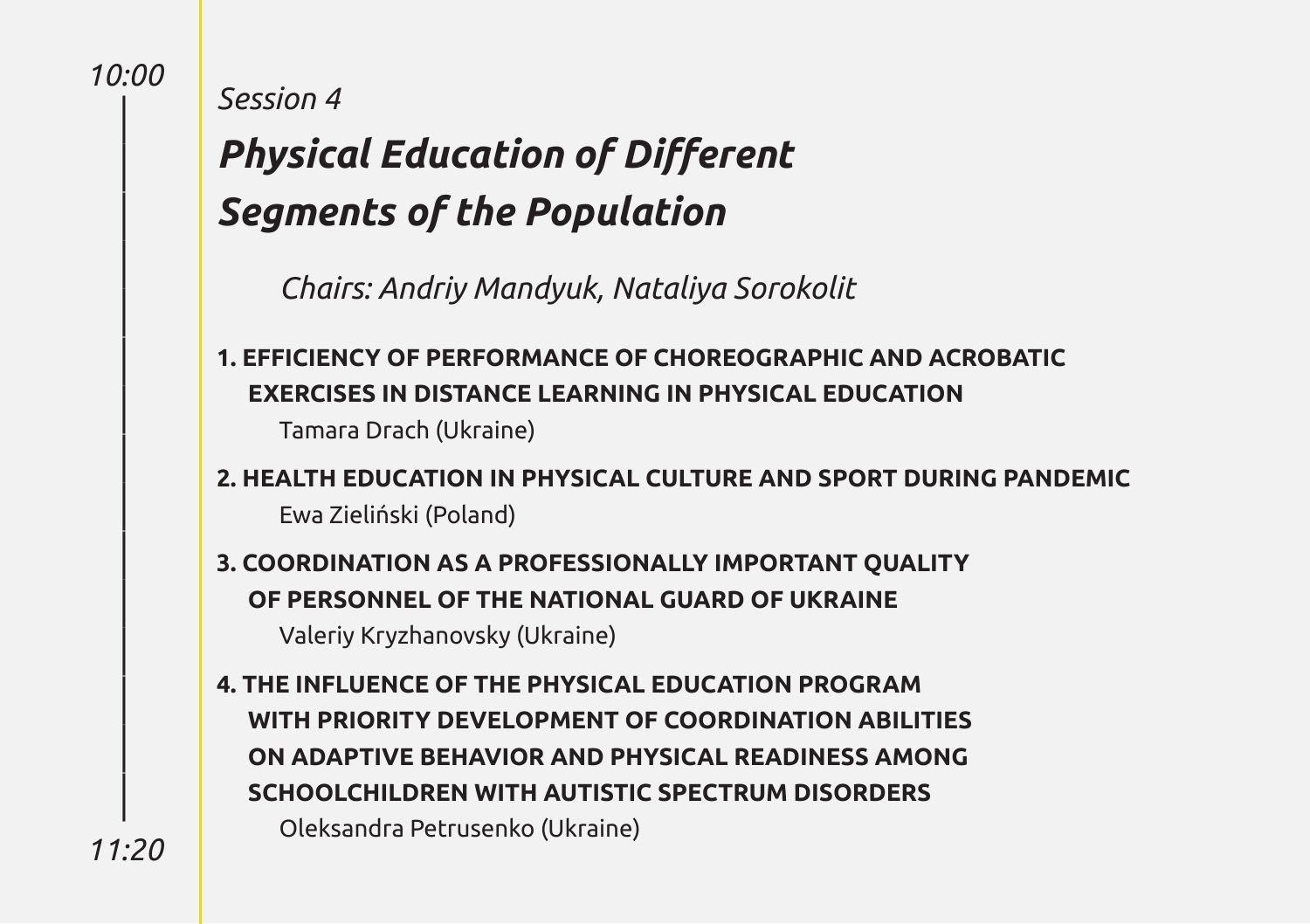|

|

|

|

|

|

|

|

|

|

|

|

|

|

|

*Session 4*

## *Physical Education of Different Segments of the Population*

*Chairs: Andriy Mandyuk, Nataliya Sorokolit*

- **5. PHYSICAL EDUCATION IN ANCIENT GREECE ATHENS AND SPARTA** Dawid Czarnecki (Poland)
- **6. PSYCHOPHYSIOLOGICAL FEATURES OF CHILDREN (8–10 YEARS OLD)** Viktoriya Soromotina (Ukraine)
- **7. EFFICIENCY OF THE INCLUSIVE PHYSICAL EDUCATION PROGRAM IN THE FORMATION OF PSYCHOPHYSICAL READYNESS TO LEARNING AMONG CHILDREN WITH AUTISTIC SPECTRUM DISORDERS** Ali Hamade (Qatar)
- **8. MOTIVATIVE PROFILES OF INSTRUCTORS OF PHYSICAL TRAINING AND SPORT OF INTERNAL AFFAIRS BODIES** Vadym Shvets (Ukraine)
- **9. PROSPECTS FOR THE DEVELOPMENT OF INNOVATIVE TECHNOLOGIES FOR TEACHING FUTURE TEACHERS OF PHYSICAL CULTURE**

Iryna Semenova (Ukraine)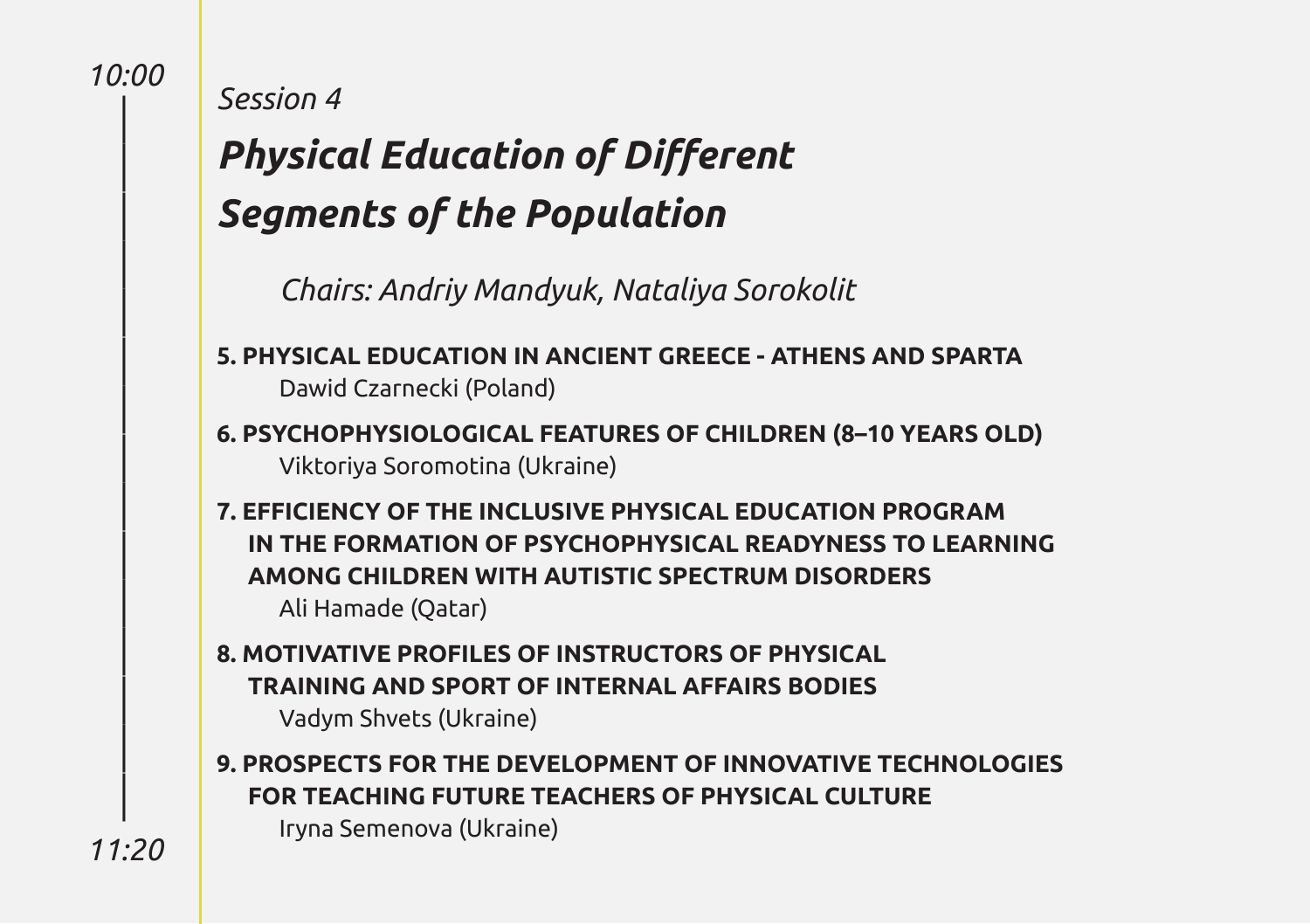|

|

|

|

|

|

|

|

|

|

|

|

|

|

 *– guest speakers' speeches 3*

#### *Chairs: Andriy Vovkanych, Liliya Svyshch*

- **1. A PICTURE OF PEOPLE ATTENDING THE FITNESS CENTERS IN LITHUANIA. WHERE WE SHOULD PUT MORE ATTENTION AND EDUCATION?** Simona Pajaujiene – Lithuanian Sport University (Kaunas, Lithuania)
- **2. FACTORS DIFFERENTIATING BALANCE IN SCHOOL-AGE CHILDREN** Joanna Baran– University of Rzeszow (Rzeszow, Poland)
- **3. PREDICTIVE MODELS OF QUALITY OF LIFE AND LEVEL OF ANXIETY OF SERVICEMEN: APPLICATION OF ARTIFICIAL INTELLIGENCE METHODS**

Yuliya Pavlova – Lviv State University of Physical Culture named after Ivan Bobersky (Lviv, Ukraine)

#### **4. THE USE OF THE WHODAS 2.0 QUESTIONNAIRE IN REHABILITATION PRACTICE**

Kateryna Tymchuk-Skoropad – Lviv State University of Physical Culture named after Ivan Bobersky (Lviv, Ukraine)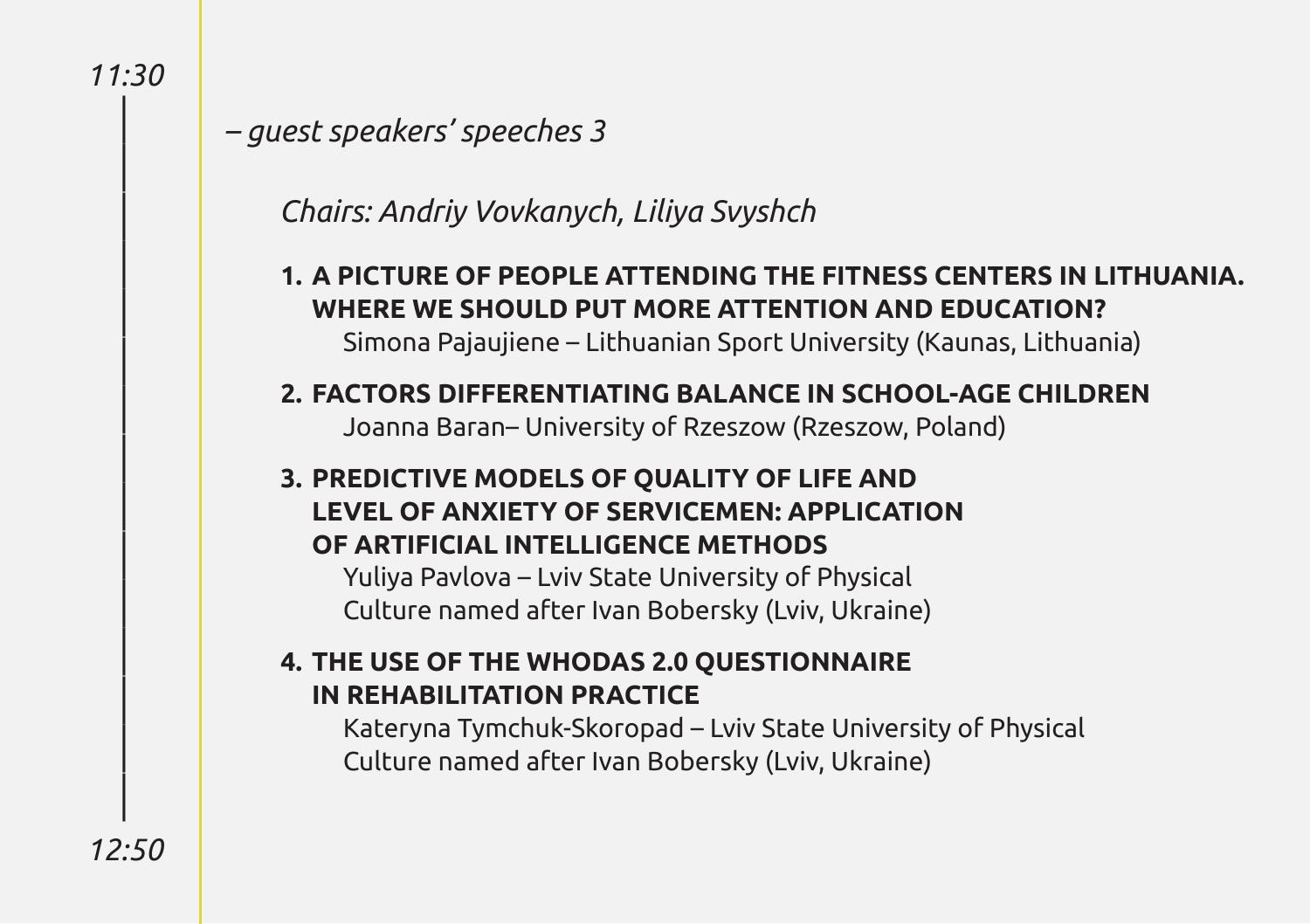|

|

|

|

|

|

|

|

|

|

|

|

|

|

|

*Session 5*

### *Physical Therapy; Adaptive Physical Education; Medical and Biological Foundations of Physical Education and Sports*

*Chairs: Оlha Kuprinenko, Nataliya Rosolyanka* 

- **1. THE ROLE OF PHYSICAL THERAPY IN RECREATIVE TREATMENT OF PERSONS WITH DEGENERATIVE-DYSTROPHIC CHANGES IN THE LUMBAR SPINE** Anton Dorosh (Ukraine)
- **2. FUNCTIONING OF PATIENTS WITH LYMPHOSTASIS / LYMPHEDEMA ACCORDING TO THE INTERNATIONAL CLASSIFICATION OF FUNCTIONING, LIMITATION OF LIFE ACTIVITY AND HEALTH** Solomia Kopytko (Ukraine)
- **3. ANALYSIS OF ACTIVITIES OF SPECIALIZED CHILDREN'S PRESCHOOL INSTITUTIONS** Ulyana Prysyazhnyuk (Ukraine)
- **4. THE ROLE OF EXTERNAL AND INTERNAL FACTORS IN THE FORMATION OF PERINATAL INJURIES OF THE CENTRAL NERVOUS SYSTEM** Svitlana Stupnytska (Ukraine)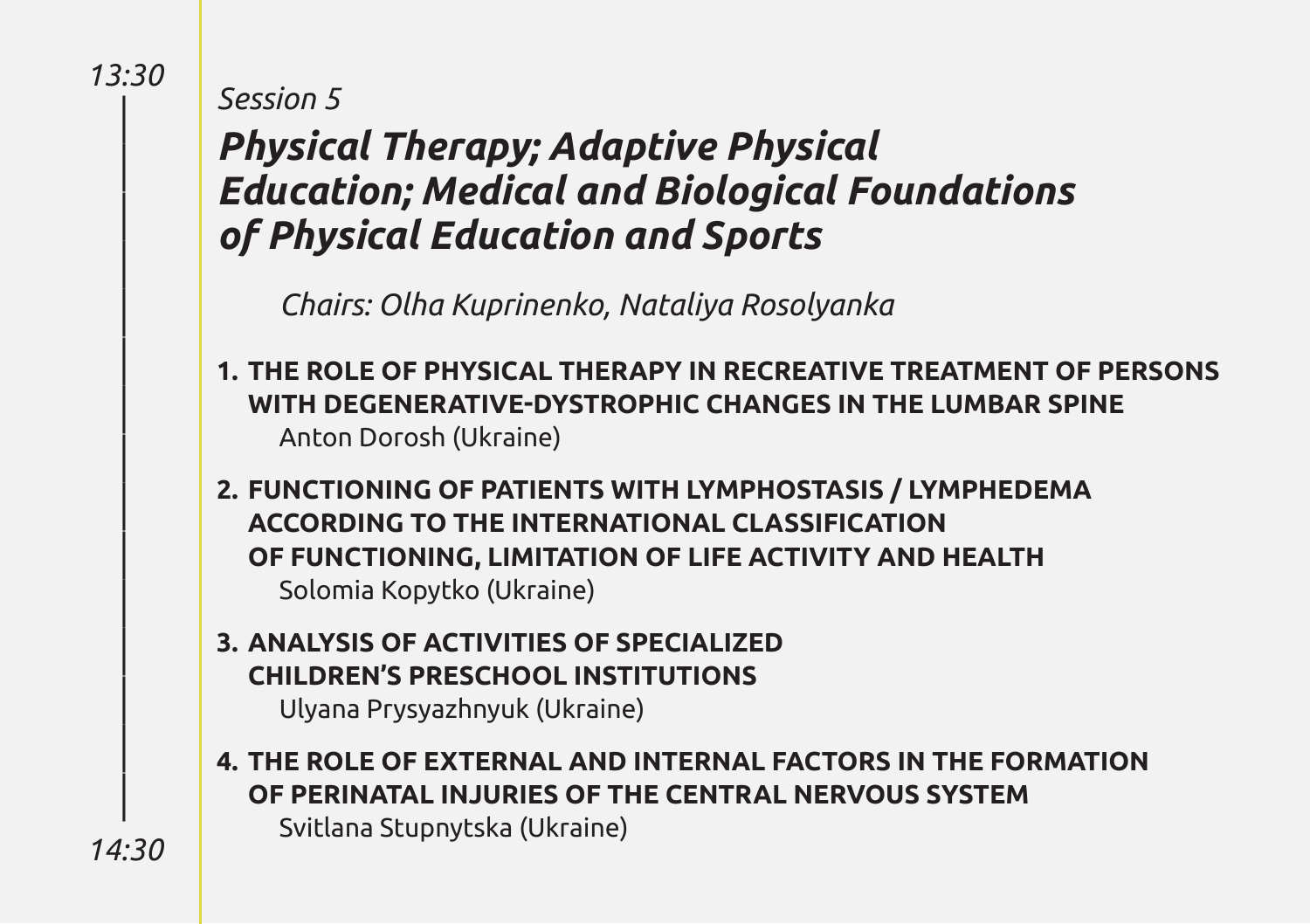|

|

|

|

|

|

|

|

|

|

|

### *Physical Therapy; Adaptive Physical Education; Medical and Biological Foundations of Physical Education and Sports*

*Chairs: Оlha Kuprinenko, Nataliya Rosolyanka* 

- **5. REHABILITATION MANAGEMENT OF PERINATAL INJURIES OF THE CNS OF INFANTS AND YOUNG CHILDREN** Svitlana Stupnytska (Ukraine)
- **6. MAIN PERIODS OF RECOVERY AFTER A STROKE** Olena Trokhymchuk (Ukraine)
- **7. ACTUALITY OF PHYSICAL THERAPY IN FUNCTIONAL DISORDER OF THE FOOT OF JUNIOR SCHOOLCHILDREN**  Ihor Shestak (Ukraine)

*14:30*

*14:40* |

*– conference closing*

| *15:00*